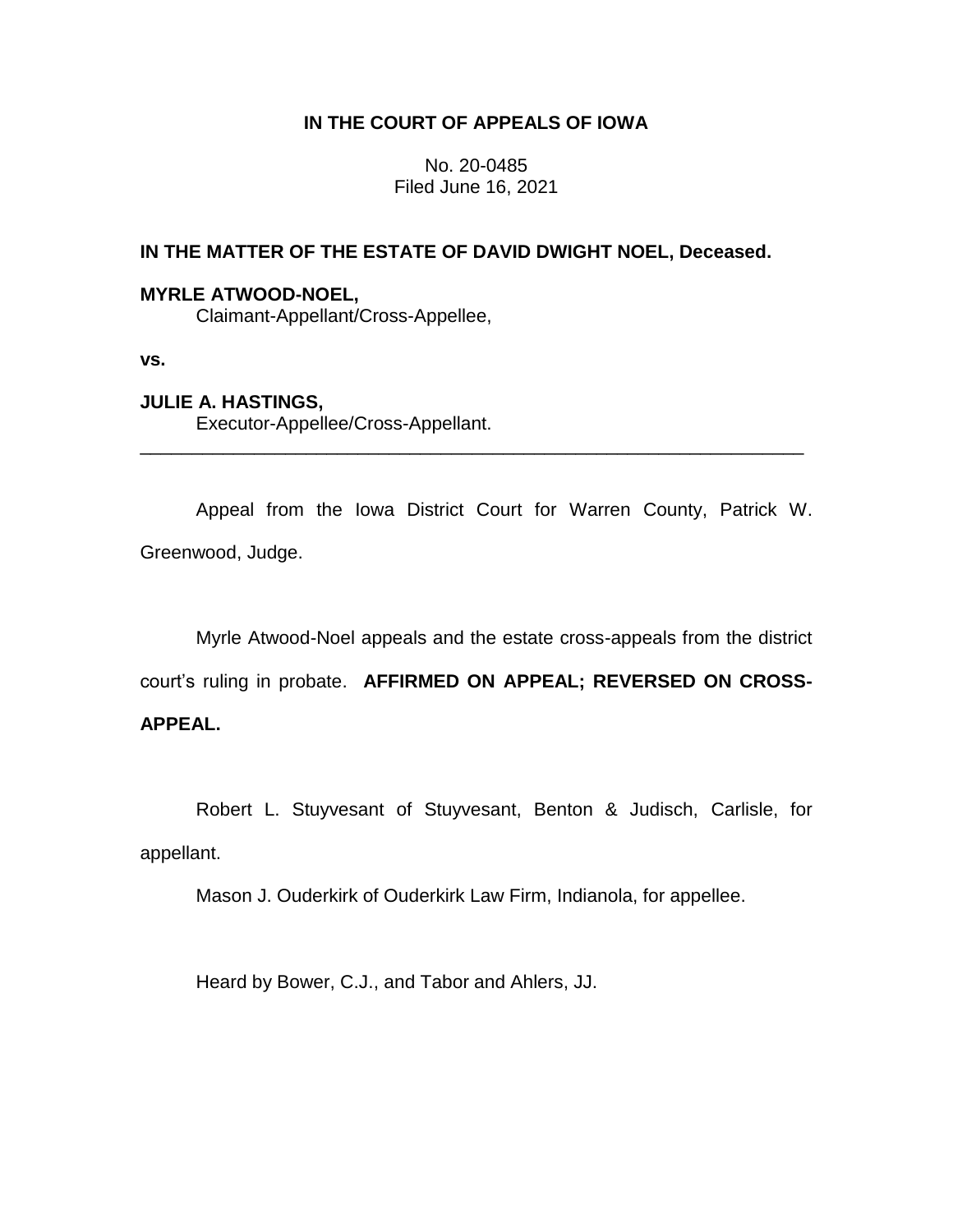#### **AHLERS, Judge.**

The wife of the decedent of this estate action seeks reversal of the district court's order enforcing a prenuptial agreement that prohibits the wife from taking the spousal election against the decedent's will. The decedent's estate crossappeals, seeking reversal of the district court's order permitting the wife to recover certain expenses from the estate under a theory of unjust enrichment. We agree with the district court that the prenuptial agreement is enforceable and the wife cannot claim the spousal election against the will. However, we find no unjust enrichment in the wife paying the expenses she attributes to the decedent and arising during their marriage.

### **I. Background Facts and Proceedings**

David Noel was born in 1939 and died on February 19, 2019. Myrle Atwood-Noel was born in 1953. David and Myrle married on March 15, 2010. Three days prior to their marriage, David and Myrle signed a prenuptial agreement (the Agreement). Under one provision of the Agreement, "[e]ach party shall retain complete title, management and control of said party's separate property, including property acquired separately by each party during the marriage and held in such party's name." Under another provision, each party "forever releases, relinquishes, waives, quitclaims and grants to the other party" several rights and interests, including the right to a "spousal election."

David had significant health issues and was hospitalized numerous times during the marriage. In early November 2018, David and Myrle moved into a single residential unit in Windsor Manor, an assisted-living facility that could provide additional care for David's needs. However, David was hospitalized on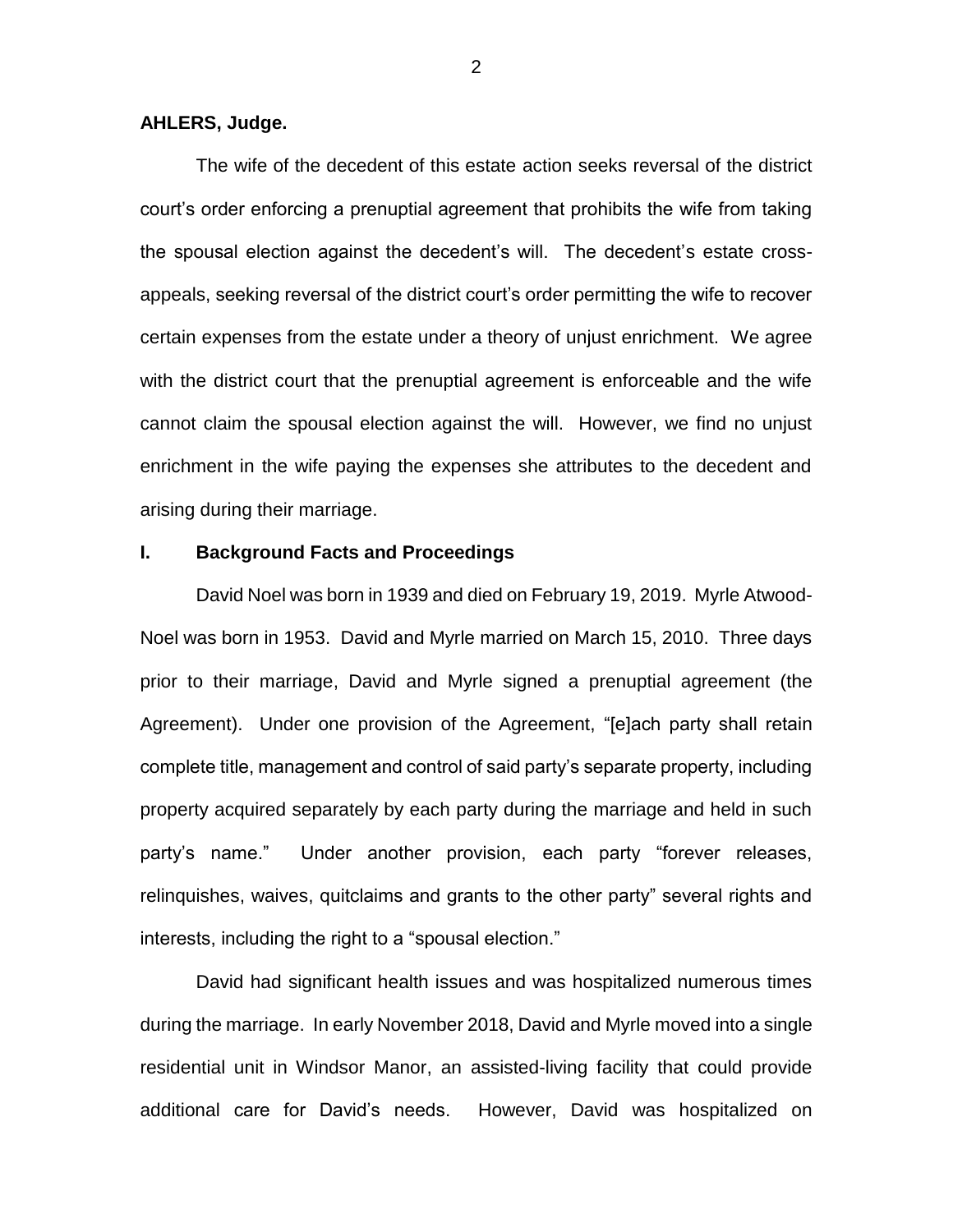November 14. After leaving the hospital, David moved to a different care facility and then into the home of his daughter, Julie Hastings (Julie). David and Myrle did not live together after November 14. Myrle continued living at Windsor Manor through December and then moved back into the marital home.

David was involved in two other proceedings at the end of his life that are relevant to the estate action here. First, on October 25, 2018, David filed a petition seeking to appoint his daughters, Jean Easton and Julie, as co-guardians and coconservators, which the court later granted. On November 20, the initial report and inventory was filed in the guardianship and conservatorship proceeding, which listed David's assets and sources of income at the time. Also on November 20, Myrle's attorney entered an appearance in the guardianship and conservatorship proceeding. On March 4, 2019, the final report was filed and the guardianship and conservatorship was terminated due to David's death.

Second, on January 3, 2019, David filed a petition for dissolution of his marriage to Myrle. On January 7, Myrle answered the petition. On March 18, the dissolution action was dismissed due to David's death with the district court taking no substantive action in the proceeding.

On February 28, 2019, the district court admitted David's will to probate and appointed Julie as executor. David's will left his entire estate to his three children in equal shares. Myrle filed a motion to take her elective share as David's spouse against the will. The estate then filed a petition for declaratory judgment asking the court to declare the prenuptial agreement valid and preclude Myrle from claiming an elective share. Thereafter, Myrle filed a petition to recover from the estate certain expenses she claimed to have paid on David's or his estate's behalf.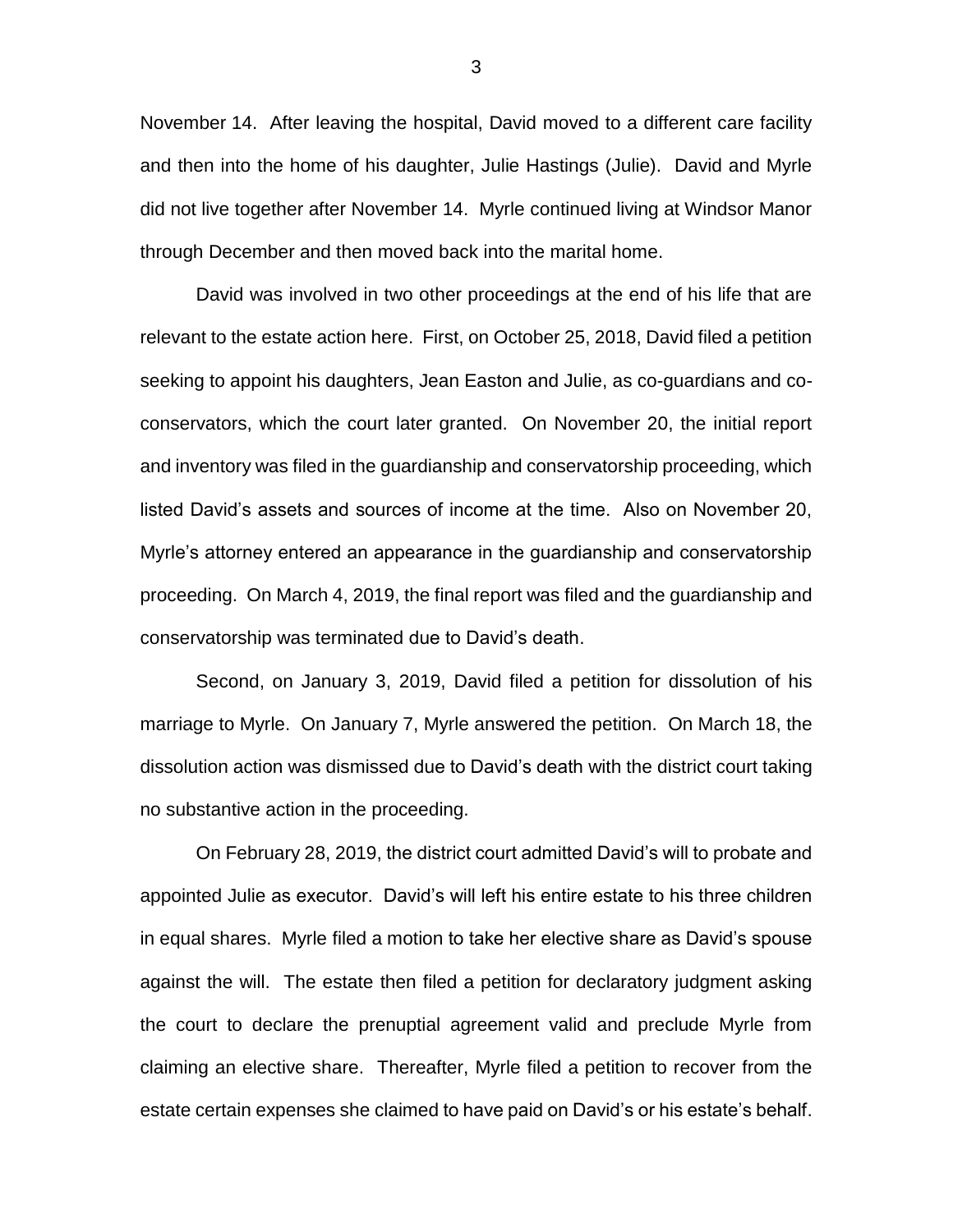A bench trial was held on the estate's petition for declaratory judgment and Myrle's claim for expenses. The district court issued a ruling granting the estate's petition for declaratory judgment, finding the Agreement was enforceable and precluding Myrle from electing to take against David's will. The court also granted Myrle's petition, awarding her \$11,014.37 in expenses under a theory of unjust enrichment. Myrle appeals from the declaratory judgment, and the estate crossappeals from the award of expenses.

#### **II. Standard of Review**

"Actions . . . for the establishment of contested claims shall be triable in probate as law actions, and all other matters triable in probate shall be tried by the probate court as a proceeding in equity." Iowa Code § 633.33 (2019). The parties both assert the prenuptial issue was tried in equity so our review is de novo, and we agree. *Accord In re Marriage of Shanks*, 758 N.W.2d 506, 511 (Iowa 2008) ("[I]ssues concerning the validity and construction of premarital agreements are equitable matters subject to our de novo review."). For the unjust-enrichment issue, the parties disagree about the standard of review. Myrle asserts we should treat this like a dissolution-of-marriage proceeding with a de novo standard of review. The estate asserts this is a contested-claim action tried in probate, thus this is a law action reviewed for error. *See In re Estate of Dodge*, 281 N.W.2d 447, 449 (Iowa 1979). We agree with the estate that Myrle's claim was tried in probate. However, the district court awarded a judgment to Myrle under unjust enrichment, not as a contested claim. Thus, the unjust-enrichment issue is not an enumerated action under the probate code and was tried in equity. *See* Iowa Code § 633.33. Accordingly, we also review the unjust-enrichment issue de novo. *Accord Iowa*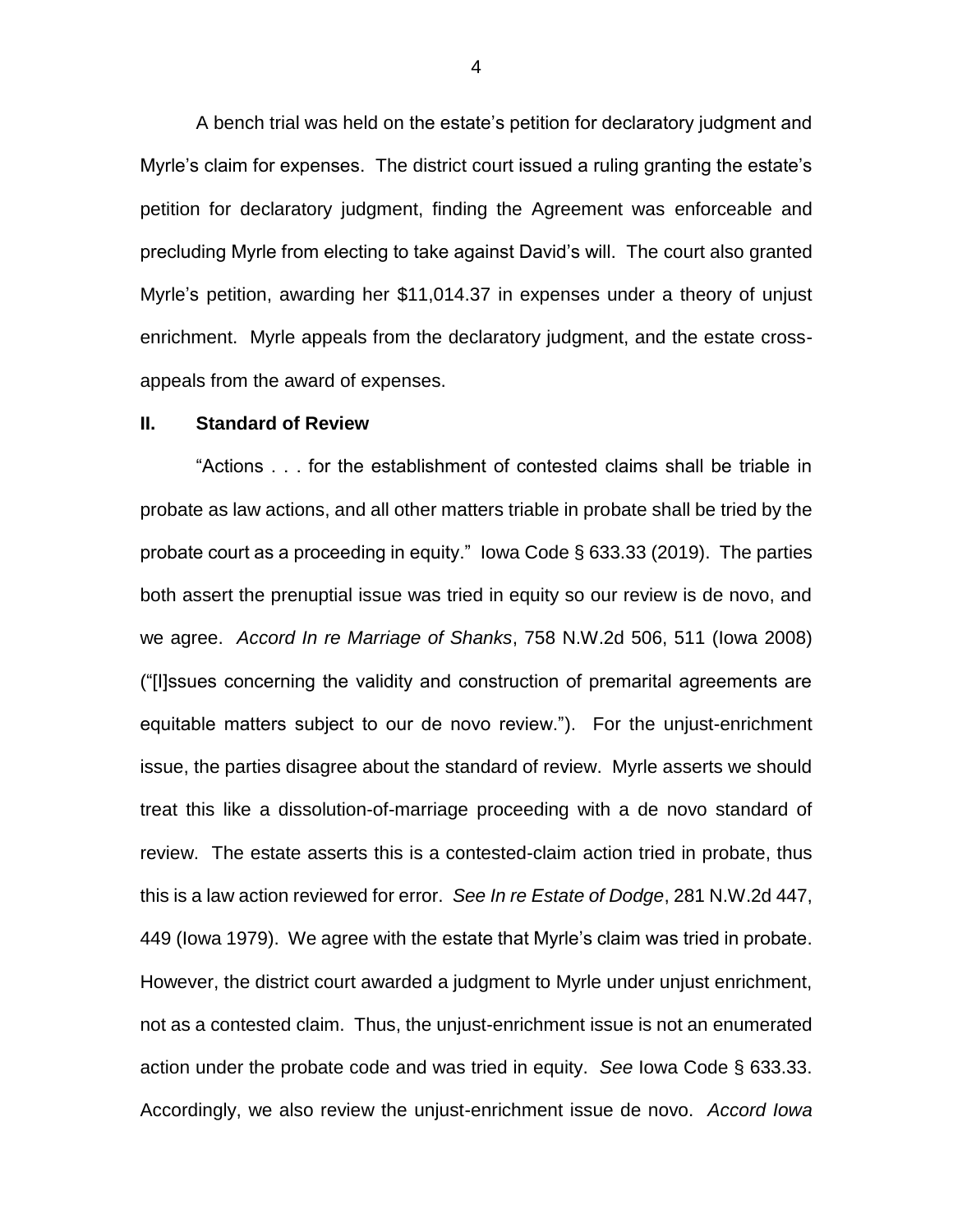*Waste Sys., Inc. v. Buchanan Cnty.*, 617 N.W.2d 23, 30 (Iowa Ct. App. 2000) ("As a claim for unjust enrichment is rooted solely in equitable principles, our review is de novo.").Under de novo review, "[w]e give weight to the probate court's factual findings, particularly on the credibility of witnesses, but are not bound by them." *In re Estate of Whalen*, 827 N.W.2d 184, 187 (Iowa 2013).

#### **III. Prenuptial Agreement**

Myrle argues the parties' Agreement is unenforceable because David failed to make an adequate disclosure of his assets prior to signing the Agreement. Attached to the Agreement is David's disclosure of assets, which lists his residence, vehicles, furniture, and appliances with a net value of \$128,000.00. The disclosure does not list two bank accounts or a retirement account belonging to David at the time. Myrle submitted evidence showing the two bank accounts had balances of \$2854.35 and \$7149.09 and the retirement account had a balance of \$70,944.36 at or around the time of the Agreement. If the Agreement is enforceable, there is no dispute the Agreement prohibits Myrle from electing to take the spousal share against David's will.

A prenuptial agreement is unenforceable if the person challenging the agreement shows:

Before the execution of the agreement the person was not provided a fair and reasonable disclosure of the property or financial obligations of the other spouse; and the person did not have, or reasonably could not have had, an adequate knowledge of the property or financial obligations of the other spouse.

Iowa Code § 596.8(1)(c). This language "requires only 'fair and reasonable' disclosure, or that the party could have had 'adequate knowledge' of the other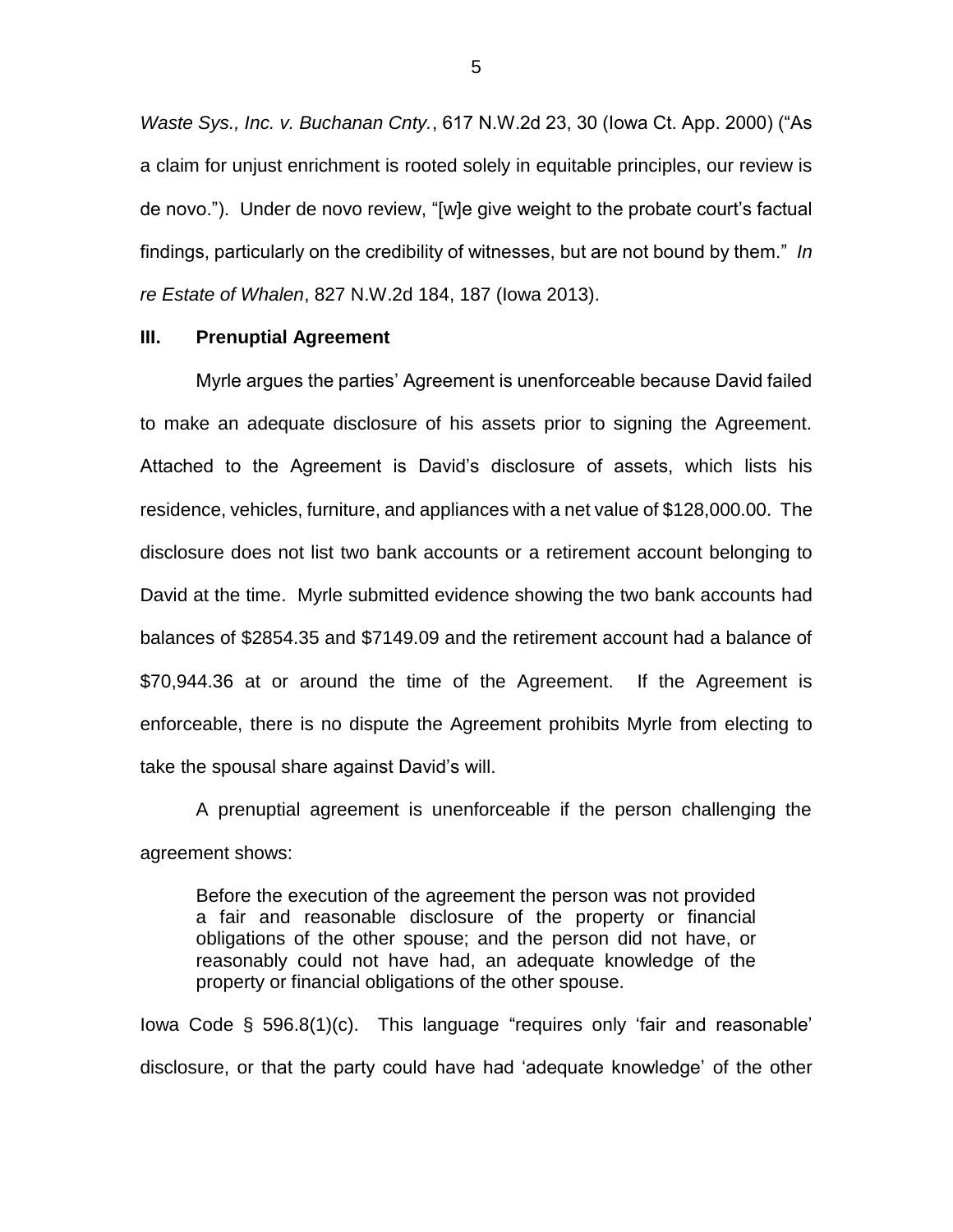party's property and financial obligations." *In re Marriage of Shanks*, 758 N.W.2d 506, 519 (Iowa 2008).

The record shows Myrle had ample opportunity to learn of David's financial accounts. Myrle and David were well acquainted prior to their 2010 marriage, having begun a romantic relationship around 1985. Myrle testified she and David signed the Agreement after a one-hour session with the preparing attorney. The Agreement itself requires signatories to "waive[ ] any right to further disclosure of the property and financial obligations of the other party beyond that provided by the" disclosures. While Myrle testified she never had an opportunity to review the Agreement with an attorney of her choosing, the preparing attorney testified Myrle was his client for the Agreement. The district court found the attorney credible and concluded he was acting as Myrle's attorney for the Agreement. Even assuming Myrle did not know of David's financial accounts, Myrle testified that, had the nondisclosed assets been disclosed, she would still have signed the Agreement.

Furthermore, the record indicates Myrle had at least "adequate knowledge" of David's finances. Prior to marriage, Myrle testified she knew David used checks and helped pay for the couple's large purchases, including vacations costing thousands of dollars. Neither party listed their financial accounts in their disclosures for the Agreement, suggesting Myrle was aware these disclosures did not include financial accounts. Myrle and David both worked as police officers in Des Moines before retirement. Myrle testified she knew Des Moines police officers commonly held accounts at one financial institution in question; indeed, Myrle had her own accounts at the institution. Myrle was receiving a police retirement worth approximately \$3100.00 per month when she signed the Agreement, and she

6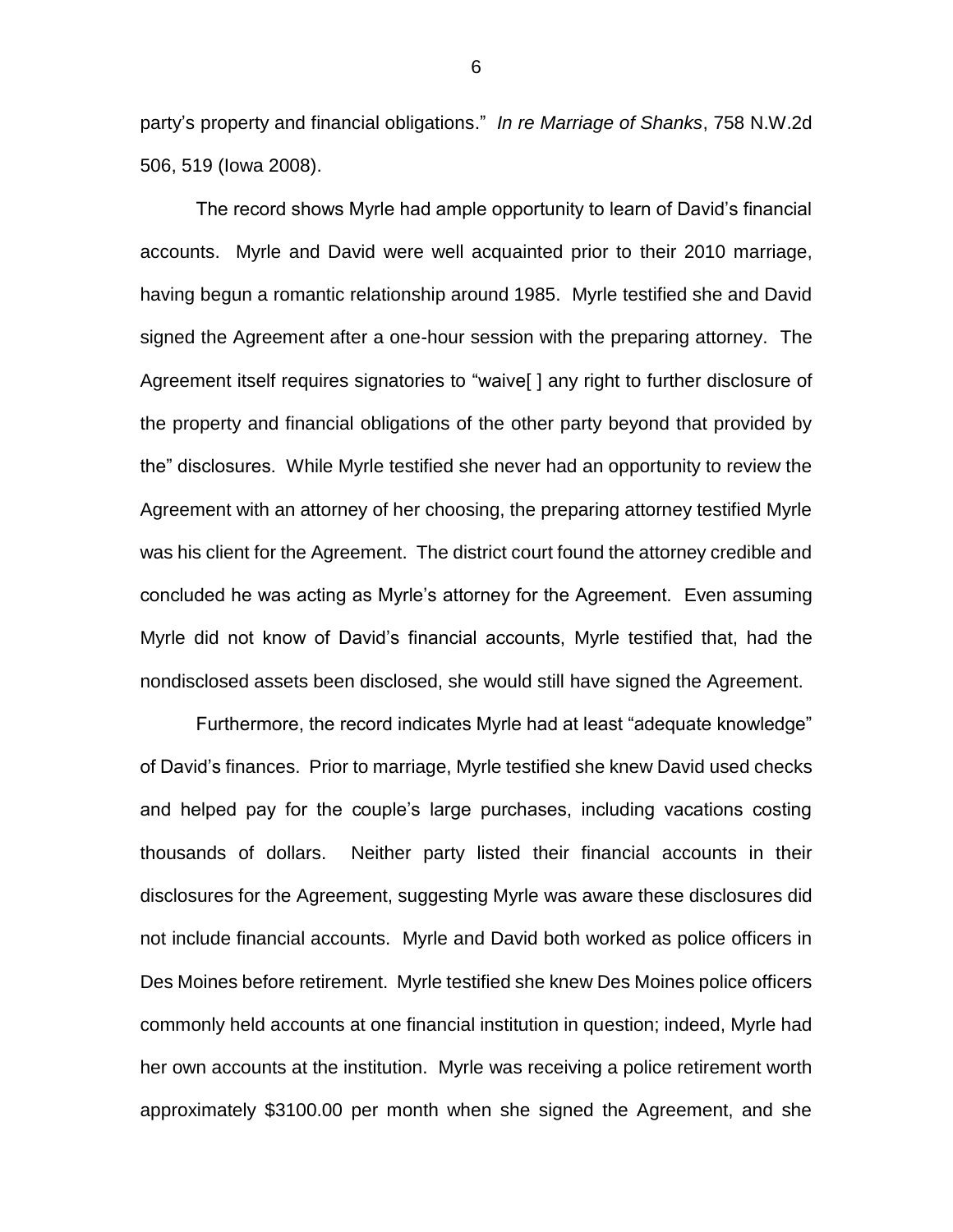testified she knew David should be receiving at least approximately the same amount from his police retirement benefits.

On our de novo review of the record, and placing weight on the credibility determinations of the district court, we find Myrle failed to prove she "did not have, or reasonably could not have had, an adequate knowledge of" David's undisclosed financial accounts. Iowa Code § 596.8(1)(c). Therefore, we affirm the declaratory judgment of the district court finding the Agreement enforceable and precluding Myrle from claiming the elective spousal share against David's will.

#### **IV. Unjust Enrichment**

Under a theory of unjust enrichment, the district court awarded Myrle \$11,014.37 for expenses she paid in the final months of David's life. These expenses comprised \$465.00 for insuring David's home, \$885.63 for insuring David's vehicles, \$263.74 for David's convalescent care, and \$9400.00 for David's share of the rent for Windsor Manor. The estate cross-appeals this award of expenses.

"Unjust enrichment is rooted in the principle that one party should not be unjustly enriched at the expense of another party." *Endress v. Iowa Dep't of Hum. Servs.*, 944 N.W.2d 71, 80 (Iowa 2020). "Unjust enrichment has three basic elements: '(1) enrichment of the defendant, (2) at the expense of the plaintiff, (3) under circumstances that make it unjust for the defendant to retain the benefit.'" *Id.* (quoting *Behm v. City of Cedar Rapids*, 922 N.W.2d 524, 577 (Iowa 2019)).

Iowa recognizes a presumption of gratuity between family members, which "is very strong as between husband and wife." *Ferris v. Barrett*, 95 N.W.2d 527, 530–31 (Iowa 1959). The district court found Myrle overcame this presumption by

7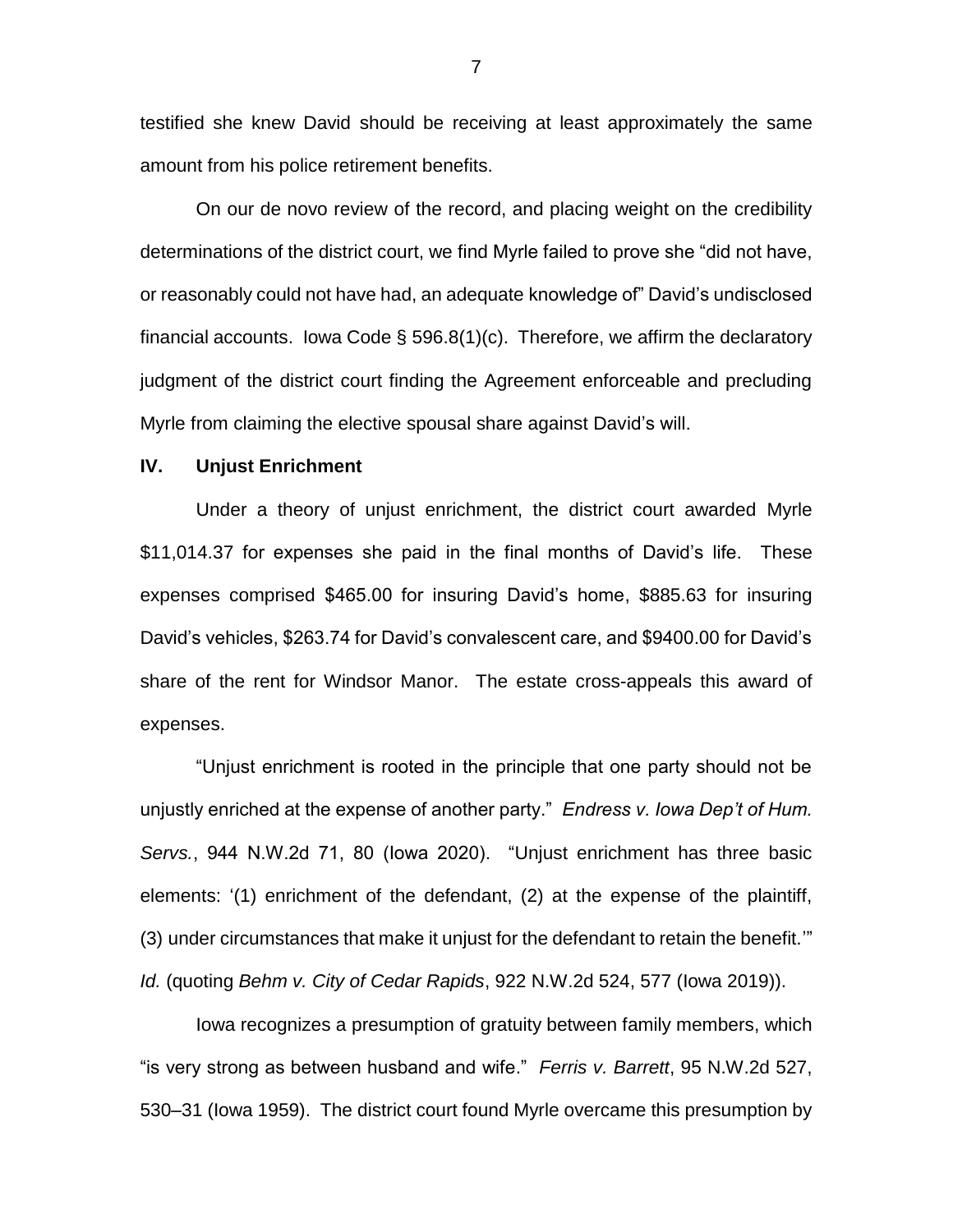showing she and David maintained separate property and financial accounts and their marriage was strained at the time of payment. While Myrle and David maintained separate property and financial accounts, their interests were still intertwined. Myrle and David shared a living unit at Windsor Manor until David left for the hospital. Myrle lived in the marital home covered by the insurance policy before and after she lived at Windsor Manor, and she presumably owned property in the marital home that was covered by this insurance policy. Myrle drove one of David's vehicles covered by the insurance policy. Due to their intertwining interests, Myrle was likely personally responsible for at least some of David's bills that she paid. In particular, the rent for Windsor Manor—the largest expense in her claim—was due pursuant to a lease she signed, and the lease likely made her responsible for the entire amount due if David failed to pay his share.

Furthermore, Myrle never testified to any great strain on her marriage to David. Rather, her answer to the petition for dissolution alleged David's decision to file the petition "was influenced by outside individuals," indicating Myrle believed any strain in the marriage was not between herself and David. Myrle showed no hesitation in paying these expenses, as she repeatedly testified she voluntarily paid all bills in question as they arrived.

On our de novo review of the record, we conclude Myrle paid the claimed expenses for her own benefit and for the benefit of her marriage. To the extent David benefited from Myrle's payment of these expenses, Myrle has not overcome the presumption that she paid these expenses as a gratuity to her husband. We do not find David or his estate was unjustly enriched by Myrle's payment of these

8